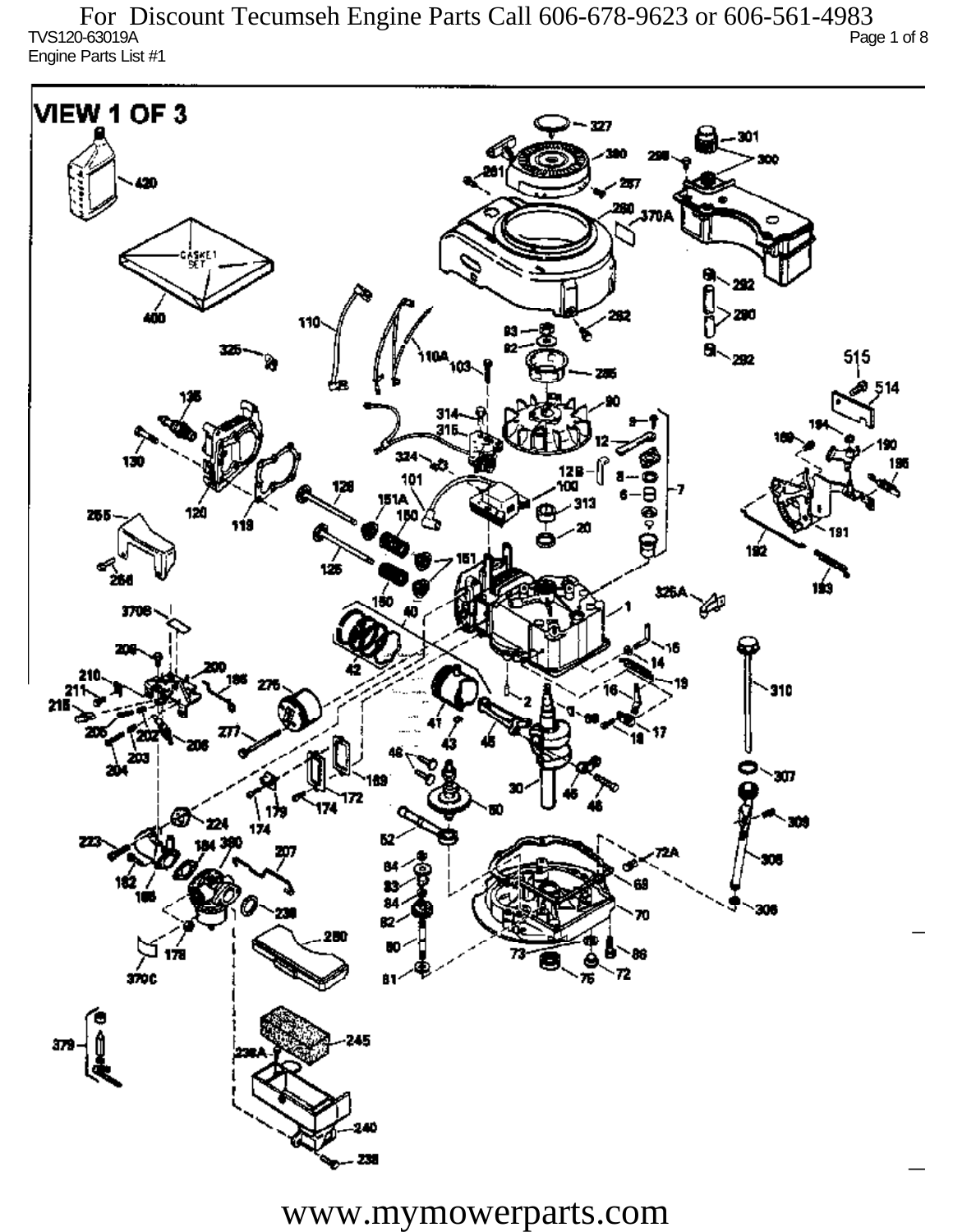| Ref # Part Number | Qty Description                                              |
|-------------------|--------------------------------------------------------------|
| 1 33968B          | Cylinder (Incl. 2 & 20) (2-13/16")                           |
| 2 26727           | Pin, Dowel                                                   |
| 6 33734           | Element, Breather                                            |
| 7 34214A          | Breather Ass'y. (Incl. 6, 8, 9, 12, & 12A)                   |
| 8 33735           | * Gasket, Breather                                           |
| 9 30200           | Screw, 10-24 x 9/16"                                         |
| 12 33886          | Tube, Breather                                               |
| 14 28277          | Washer, Flat                                                 |
| 15 30589          | Rod, Governor (Incl. 14)                                     |
| 16 31383A         |                                                              |
|                   | Lever, Governor                                              |
| 17 31335          | Clamp, Governor lever                                        |
| 18 650548         | Screw, 8-32 x 5/16"                                          |
| 19 31361          | Spring, Extension                                            |
| 20 32600          | Seal, Oil                                                    |
| 30 34566          | Crankshaft                                                   |
| 32 32323          | Washer, Thrust NOTE: This thrust washer maynot be            |
|                   | required if a new crankshafthas been installed. Check the    |
|                   | proper Mechanic's Handbook for acceptable end play. Use      |
|                   | this .010" thrust washer if excess end play is measured.     |
| 40 34535          |                                                              |
|                   | Piston, Pin & Ring Set (Std.) (2-13/1 6")                    |
| 40 34536          | Piston, Pin & Ring Set (.010" OS)                            |
| 40 34537          | Piston, Pin & Ring Set (.020" OS)                            |
| 41 33562B         | Piston & Pin Ass'y.(Incl. 43)(Std.)(2 -13/16")               |
| 41 33563B         | Piston & Pin Ass'y. (Incl. 43) (.010" OS)                    |
| 41 33564B         | Piston & Pin Ass'y. (Incl. 43) (.020" OS)                    |
| 42 33567          | Ring Set (Std.) (2-13/16" Bore)                              |
| 42 33568          | Ring Set (.010" OS)                                          |
| 42 33569          | Ring Set (.020" OS)                                          |
| 43 20381          | Ring, Piston pin retaining                                   |
| 45 32875          | Rod Assy., Connecting (Incl. 46)                             |
| 46 32610A         | Bolt, Connecting rod                                         |
| 48 27241          | Lifter, Valve                                                |
| 50 33553          | Camshaft (MCR)                                               |
| 52 29914          | Oil Pump Assy.                                               |
| 69 35261          | * Gasket, Mounting flange                                    |
| 70 34311C         | Flange Ass'y. (Incl. 72, 72A, 73, 75 & 80)                   |
| 72 30572          | Plug, Oil drain (Incl. 73)                                   |
| 73 28833          | * Drain Plug Gasket (Not req. W/plastic plug)                |
| 75 27897          | Seal, Oil                                                    |
| 80 30574          | Shaft, Governor                                              |
| 81 30590A         | Washer, Flat                                                 |
| 82 30591          | Gear Assy., Governor (Incl. 81)                              |
| 83 30588A         | Spool, Governor                                              |
| 84 29193          | Ring, Retaining                                              |
| 86 650488         | Screw, 1/4-20 x 1-1/4"                                       |
|                   |                                                              |
| 89 610995         | <b>Flywheel Key</b>                                          |
| 90 611046A        | <b>Flywheel</b>                                              |
| 92 650815         | Washer, Belleville                                           |
| 93 650816         | Nut, Flywheel                                                |
| 100 730207        | Magneto-to-Solid State Conv. Kit (Includes solid state       |
|                   | module, solid state flywheel key, and instructions.) (Use as |
|                   | required on external ignition engines only.)                 |
| 100 34431         | Solid State Ignition (This coil has been superseded to       |
|                   | 730207 solid state conversion kit)                           |
|                   |                                                              |
| 101 610118        | Cover, Spark plug (Use as required)                          |
| 103 650814        | Screw, Torx T-15, 10-24 x 1"                                 |
| $\mathbf{u}$      |                                                              |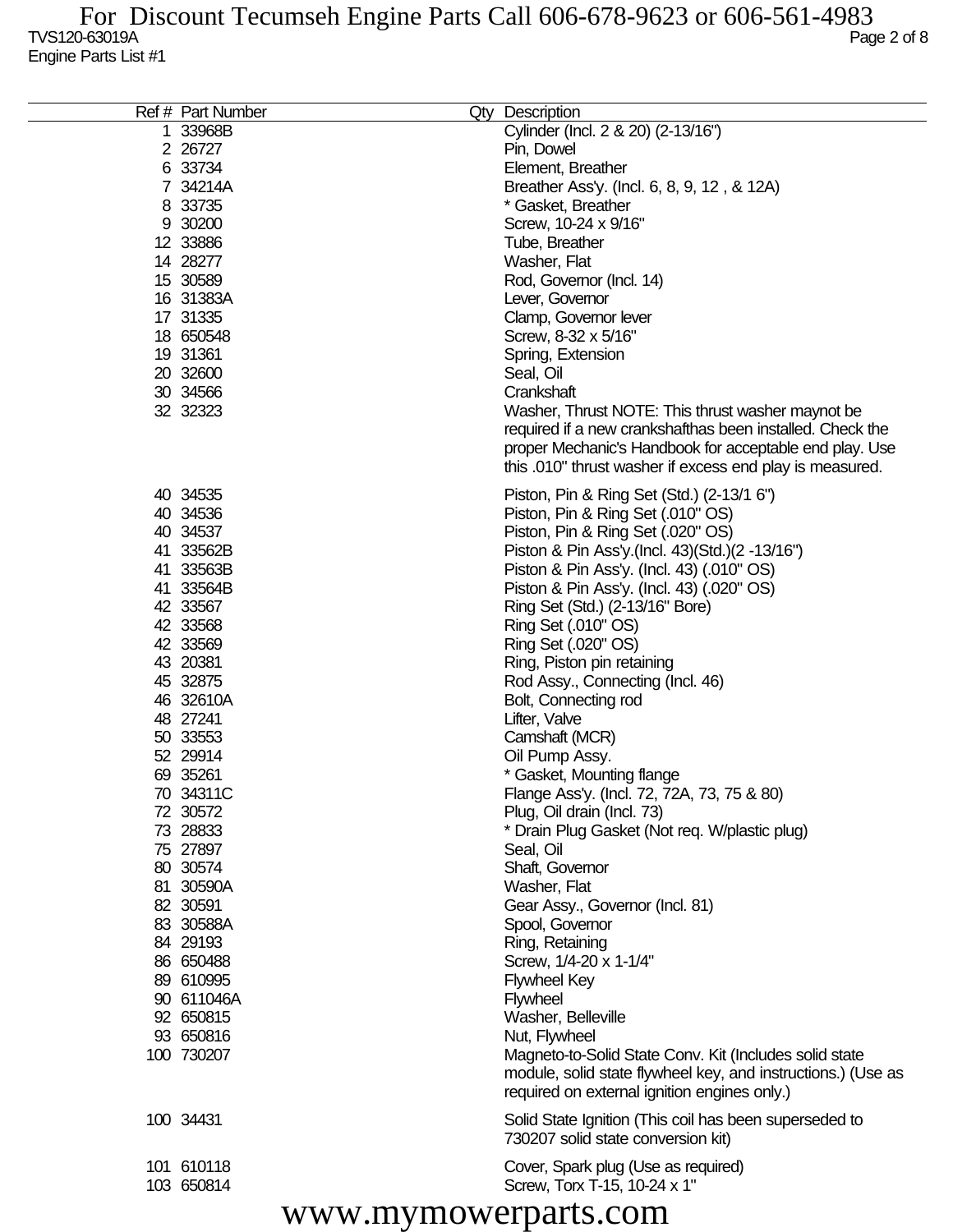|            | Ref # Part Number | Qty Description                                           |
|------------|-------------------|-----------------------------------------------------------|
| 103 650489 |                   | Screw, 1/4-20 x 5/8"                                      |
| 110 34432  |                   | <b>Ground Wire</b>                                        |
|            | 118 730194        | Rope Guide Kit (Use as required)                          |
|            | 119 33554A        | * Gasket, Head                                            |
| 120 34342  |                   | Head, Cylinder                                            |
|            | 125 29314B        | Intake Valve (Std.) (Incl. 151) (Conventional Ports)      |
|            | 125 29315C        | Intake Valve (1/32" OS) (Incl. 151) (Conventional Ports)  |
|            | 125 29313C        | Exhaust Valve (Std.) (Incl. 151) (Inverted Ports)         |
|            | 126 29313C        | Exhaust Valve (Std.) (Incl. 151) (Conventional Ports)     |
|            | 126 29315C        | Exhaust Valve (1/32" OS) (Incl. 151) (Conventional Ports) |
| 126 34776  |                   | Exhaust Valve (Std.) (Incl. 151) (Conventional Ports)     |
|            | 126 32644A        | Intake Valve (Incl. 151) (Inverted Po rts)                |
| 130 6021A  |                   | Screw, 5/16-18 x 1-1/2" (Use as requi red)                |
|            | 130 650697A       | Screw, 5/16-18 x 2-1/2" (Use as requi red)                |
| 135 33636  |                   | <b>Resistor Spark Plug</b>                                |
| 150 31672  |                   | Spring, Valve                                             |
| 151 31673  |                   | Cap, Lower valve spring                                   |
|            | 169 27234A        |                                                           |
| 172 32755  |                   | Gasket, Valve spring box cover                            |
| 174 650128 |                   | Cover, Valve spring box                                   |
|            |                   | Screw, 10-24 x 1/2"                                       |
| 178 29752  |                   | Nut & Lockwasher, 1/4-28                                  |
| 182 6201   |                   | Screw, 1/4-28 x 7/8"                                      |
| 184 26756  |                   | * Gasket, Carburetor                                      |
| 186 34337  |                   | Link, Governor spring                                     |
|            | 200 33131A        | Control Bracket (Incl. 202 thru 206)                      |
| 202 33802  |                   | Spring, Compression                                       |
| 203 31342  |                   | Spring, Compression                                       |
| 204 650549 |                   | Screw, 5-40 x 7/16"                                       |
| 205 650777 |                   | Screw, 6-32 x 21/32"                                      |
| 206 610973 |                   | Terminal (Use as required)                                |
| 207 34336  |                   | Link, Throttle                                            |
| 209 30200  |                   | Screw, 10-24 x 9/16"                                      |
| 210 27793  |                   | Clip, Conduit                                             |
| 211 28942  |                   | Screw, 10-32 x 3/8"                                       |
| 223 650451 |                   | Screw, 1/4-20 x 1"                                        |
|            | 224 32649A        | Gasket, Intake pipe                                       |
| 238 650806 |                   | Screw, 10-32 x 5/8'                                       |
| 239 34338  |                   | * Gasket, Air cleaner                                     |
| 240 34339  |                   | Body, Air cleaner                                         |
| 246 34340  |                   | Element, Air cleaner                                      |
| 246E 35435 |                   | Filter, Pre-air (Use as required)                         |
|            | 250 34341A        | Cover, Air cleaner                                        |
| 261 30200  |                   | Screw, 10-24 x 9/16"                                      |
| 262 650831 |                   | Screw, 1/4-20 x 15/32"                                    |
| 277 792005 |                   | Screw, 1/4-20 x 2-1/2" (Use as requir ed)                 |
| 277 650795 |                   | Screw, 1/4-20 x 2-1/4" (Use as requir ed)                 |
| 277 650774 |                   | Screw, 1/4-20 x 2-3/8" (Use as requir ed)                 |
| 285 34449  |                   | Hub, Starter                                              |
| 290 34357  |                   | Fuel Line (Epichlorohydrin 6-3/4")(17 cm)                 |
| 290 29774  |                   | Fuel Line(Braided 8-1/4")(21 cm)(Use as req.)             |
| 290 30705  |                   | Fuel Line (Braided 16")(40 cm)(Use as req.)               |
| 290 30962  |                   | Fuel Line (Braided 32")(81 cm)(Use as req.)               |
| 292 26460  |                   | Clamp, Fuel line                                          |
| 298 28763  |                   | Screw, 10-32 x 35/64"                                     |
| 301 33032  |                   | Fuel Cap (Use as required)                                |
| 305 34264  |                   | Oil Fill Tube                                             |
| 306 34265  |                   | Gasket, Oil fill tube                                     |
|            |                   |                                                           |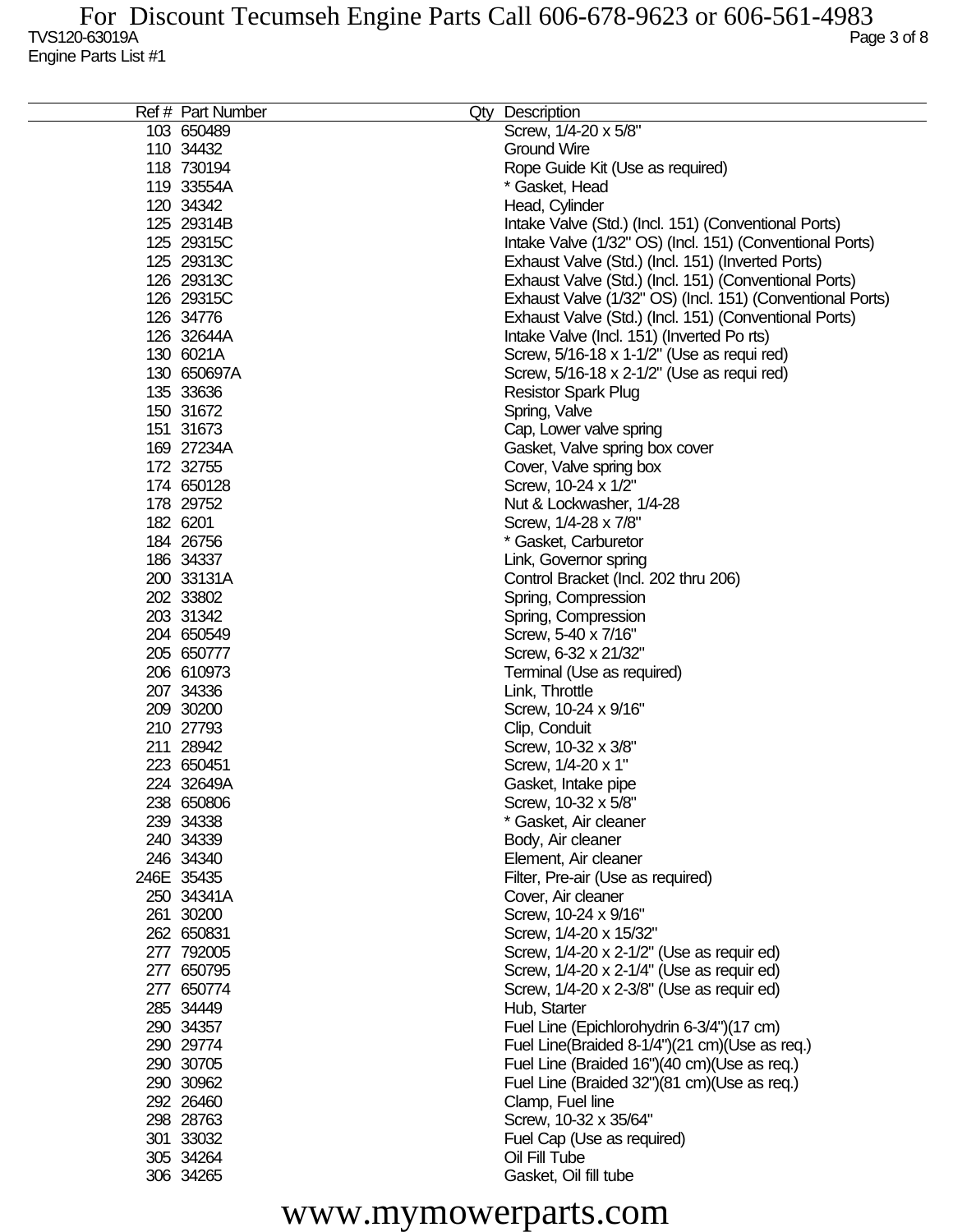| Ref # Part Number |                                                                                                                                                                                                                                                                                                                                                                                                                         | Qty Description                                                                                                                                                                                                                                                                                                                                                                                                                                                                            |
|-------------------|-------------------------------------------------------------------------------------------------------------------------------------------------------------------------------------------------------------------------------------------------------------------------------------------------------------------------------------------------------------------------------------------------------------------------|--------------------------------------------------------------------------------------------------------------------------------------------------------------------------------------------------------------------------------------------------------------------------------------------------------------------------------------------------------------------------------------------------------------------------------------------------------------------------------------------|
|                   |                                                                                                                                                                                                                                                                                                                                                                                                                         | "O" Ring (This "O" ring is required with metal fill tube only<br>when replacement mounting flange with .777 dia. oil fill hole<br>has been used.)                                                                                                                                                                                                                                                                                                                                          |
|                   |                                                                                                                                                                                                                                                                                                                                                                                                                         | "O" Ring<br>Screw, 10-32 x 1/2"<br>Oil Dipstick (Incl. 150)<br>Gasket, Stator<br>Decal, "Primer"<br>Decal, Instruction<br>Decal, Instruction (Optional)<br>Decal, Instruction (Optional)<br>Contact Assy., Breaker<br>Condenser<br>Inlet Needle, Seat & Clip Assy.<br>Carburetor (Incl. 184) (Refer to Division 5, Section A, page<br>A2-6 or Fiche 8A, Grid E-9for breakdown)                                                                                                             |
|                   |                                                                                                                                                                                                                                                                                                                                                                                                                         | Rewind Starter (Refer to Division 5, Section C, page 25 or<br>Fiche 8A, Grid G-4 for breakdown)                                                                                                                                                                                                                                                                                                                                                                                            |
|                   |                                                                                                                                                                                                                                                                                                                                                                                                                         | * Gasket Set (Incl. items marked *)<br>SAE 30, 4-Cycle Engine Oil (Quart)<br>Starter Muff Kit (Incl.370J,426,427)(Opt.)<br>Starter Air Cleaner (Optional)<br>Starter Air Cleaner Bracket (Optional)<br>Stator Plate Ass'y.(Incl.377,378,437, 442-448)<br>Spring, Breaker box cover<br>Cover, Dust<br>Gasket, Stator cover<br>Cam, Breaker<br>Washer<br>Nut, 8-32<br><b>Breaker Fastening Screw &amp; Washer</b><br><b>Condenser Fastening Screw</b><br>Terminal, Ground<br>Felt, Cam wiper |
|                   | 306 34282<br>307 33590<br>309 650562<br>310 34267<br>313A 33876<br>370D 34144<br>370A 34346<br>370H 34387<br>370J 34870<br>377 30547A<br>378 30548B<br>379 631021<br>380 632099<br>390 590420A<br>400 33740D<br>420 730225<br>425 730571<br>426 32203<br>427 32204<br>436 611006<br>437 30551<br>438 610947<br>439 610955<br>440 30992<br>442 610385<br>443 610408<br>444 29181<br>445 610593<br>446 33356<br>448 30549 |                                                                                                                                                                                                                                                                                                                                                                                                                                                                                            |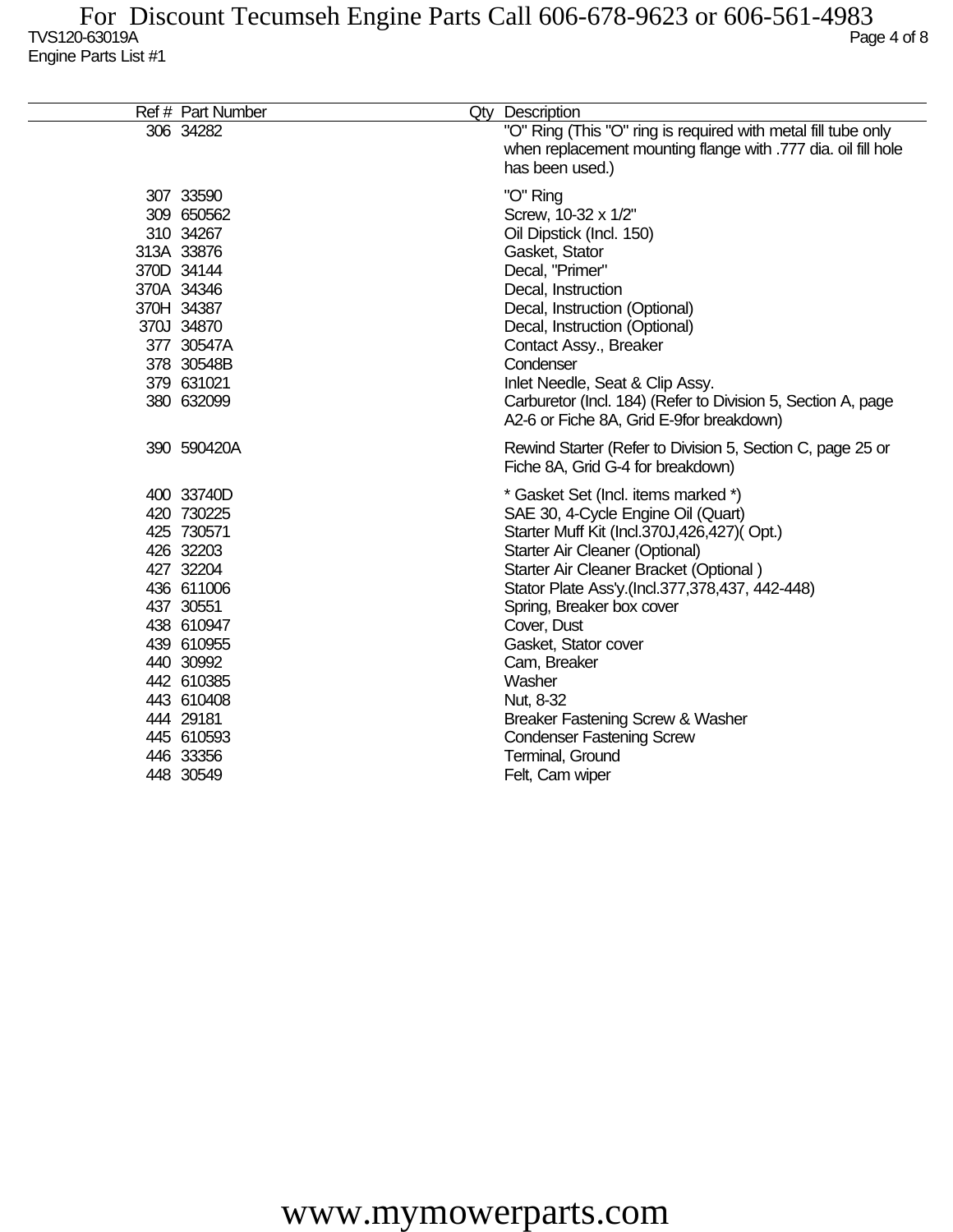TVS120-63019A Page 5 of 8 Engine Parts List #2 For Discount Tecumseh Engine Parts Call 606-678-9623 or 606-561-4983

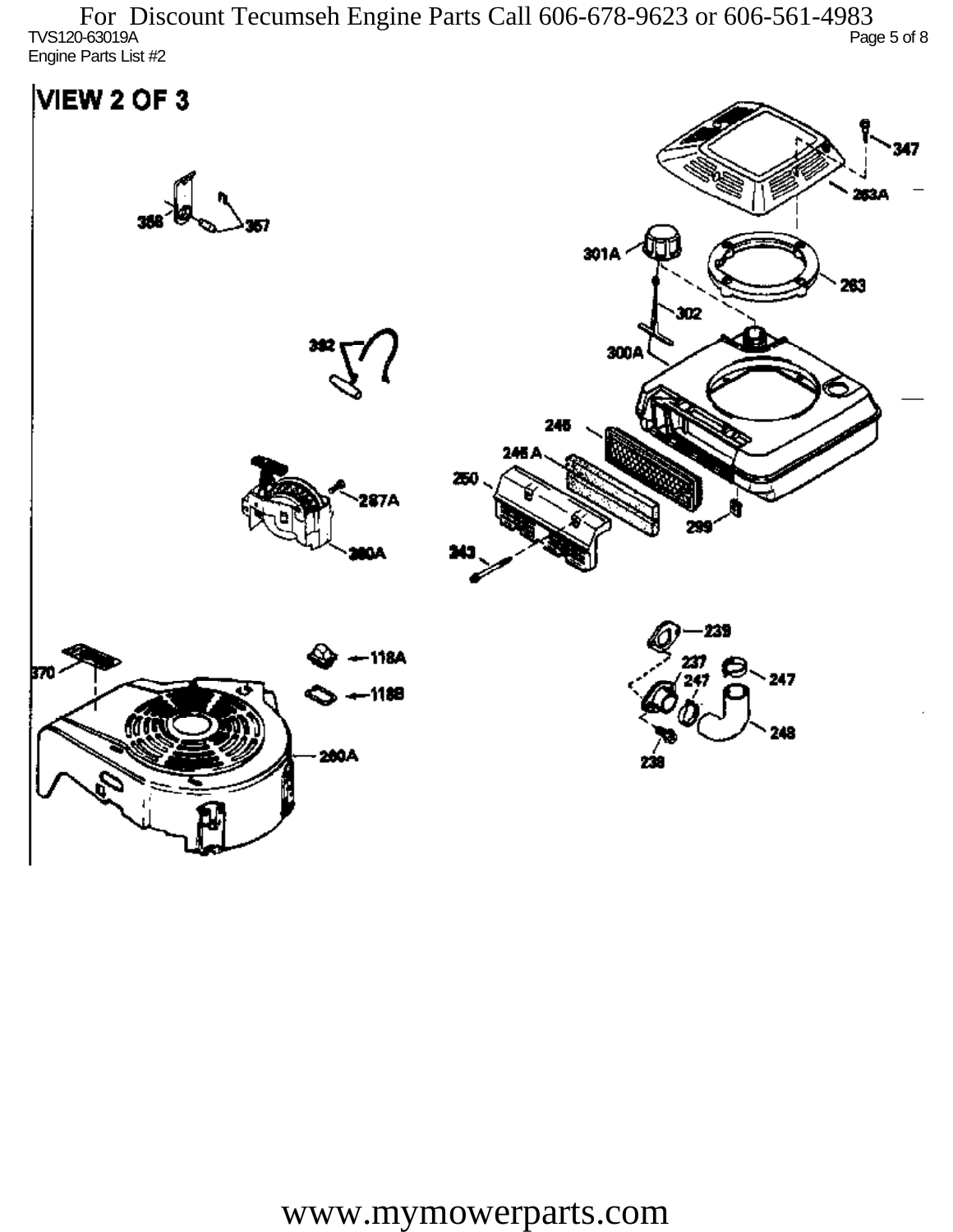|      | Ref # Part Number                                                                                                                                                                                                                                                                                                                       | Qty Description                                                                                                                                                                                                                                                                                                                                                                                                                                                                                                                                                                                                                                                                                                                           |
|------|-----------------------------------------------------------------------------------------------------------------------------------------------------------------------------------------------------------------------------------------------------------------------------------------------------------------------------------------|-------------------------------------------------------------------------------------------------------------------------------------------------------------------------------------------------------------------------------------------------------------------------------------------------------------------------------------------------------------------------------------------------------------------------------------------------------------------------------------------------------------------------------------------------------------------------------------------------------------------------------------------------------------------------------------------------------------------------------------------|
|      | 32 32323                                                                                                                                                                                                                                                                                                                                | Washer, Thrust NOTE: This thrust washer maynot be<br>required if a new crankshafthas been installed. Check the<br>proper Mechanic's Handbook for acceptable end play. Use<br>this .010" thrust washer if excess end play is measured.                                                                                                                                                                                                                                                                                                                                                                                                                                                                                                     |
| 287A | 118 730194<br>238 650806<br>239 34338<br>246E 35435<br>246 34340<br>250 34341A<br>260A 34487<br>287A 650735<br>300A 34476<br>313A 33876<br>370 550223<br>370D 34144<br>370H 34387<br>370J 34870<br>377 30547A<br>378 30548B<br>425 730571<br>426 32203<br>427 32204<br>436 611006<br>437 30551<br>438 610947<br>439 610955<br>440 30992 | Rope Guide Kit (Use as required)<br>Screw, 10-32 x 5/8"<br>* Gasket, Air cleaner<br>Filter, Pre-air (Use as required)<br>Element, Air cleaner<br>Cover, Air cleaner<br>Housing, Blower<br>Screw, 10-24 x 3/8" (Use as required)<br>Pop Rivet (3/16" Dia.) (Purchase loca lly)<br>Fuel Tank (Incl. 292 & 301)<br>Gasket, Stator<br>Decal, Name<br>Decal, "Primer"<br>Decal, Instruction (Optional)<br>Decal, Instruction (Optional)<br>Contact Assy., Breaker<br>Condenser<br>Starter Muff Kit (Incl.370J,426,427)(Opt.)<br>Starter Air Cleaner (Optional)<br>Starter Air Cleaner Bracket (Optional)<br>Stator Plate Ass'y.(Incl.377,378,437, 442-448)<br>Spring, Breaker box cover<br>Cover, Dust<br>Gasket, Stator cover<br>Cam, Breaker |
|      | 442 610385                                                                                                                                                                                                                                                                                                                              | Washer                                                                                                                                                                                                                                                                                                                                                                                                                                                                                                                                                                                                                                                                                                                                    |
|      | 443 610408                                                                                                                                                                                                                                                                                                                              | Nut, 8-32                                                                                                                                                                                                                                                                                                                                                                                                                                                                                                                                                                                                                                                                                                                                 |
|      | 444 29181                                                                                                                                                                                                                                                                                                                               | Breaker Fastening Screw & Washer                                                                                                                                                                                                                                                                                                                                                                                                                                                                                                                                                                                                                                                                                                          |
|      | 445 610593<br>446 33356                                                                                                                                                                                                                                                                                                                 | <b>Condenser Fastening Screw</b>                                                                                                                                                                                                                                                                                                                                                                                                                                                                                                                                                                                                                                                                                                          |
|      | 448 30549                                                                                                                                                                                                                                                                                                                               | Terminal, Ground<br>Felt, Cam wiper                                                                                                                                                                                                                                                                                                                                                                                                                                                                                                                                                                                                                                                                                                       |
|      |                                                                                                                                                                                                                                                                                                                                         |                                                                                                                                                                                                                                                                                                                                                                                                                                                                                                                                                                                                                                                                                                                                           |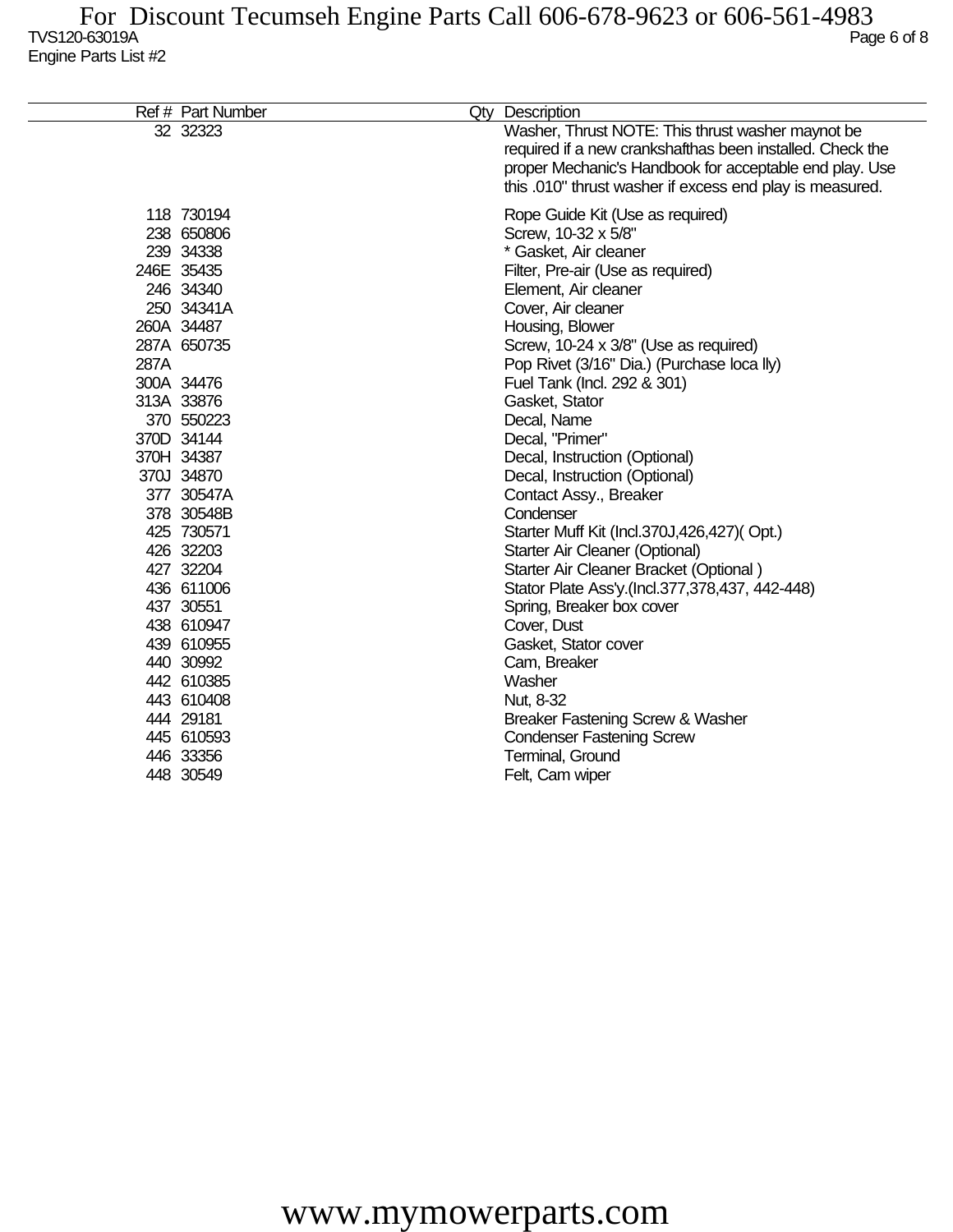TVS120-63019A Page 7 of 8 Engine Parts List #3 For Discount Tecumseh Engine Parts Call 606-678-9623 or 606-561-4983